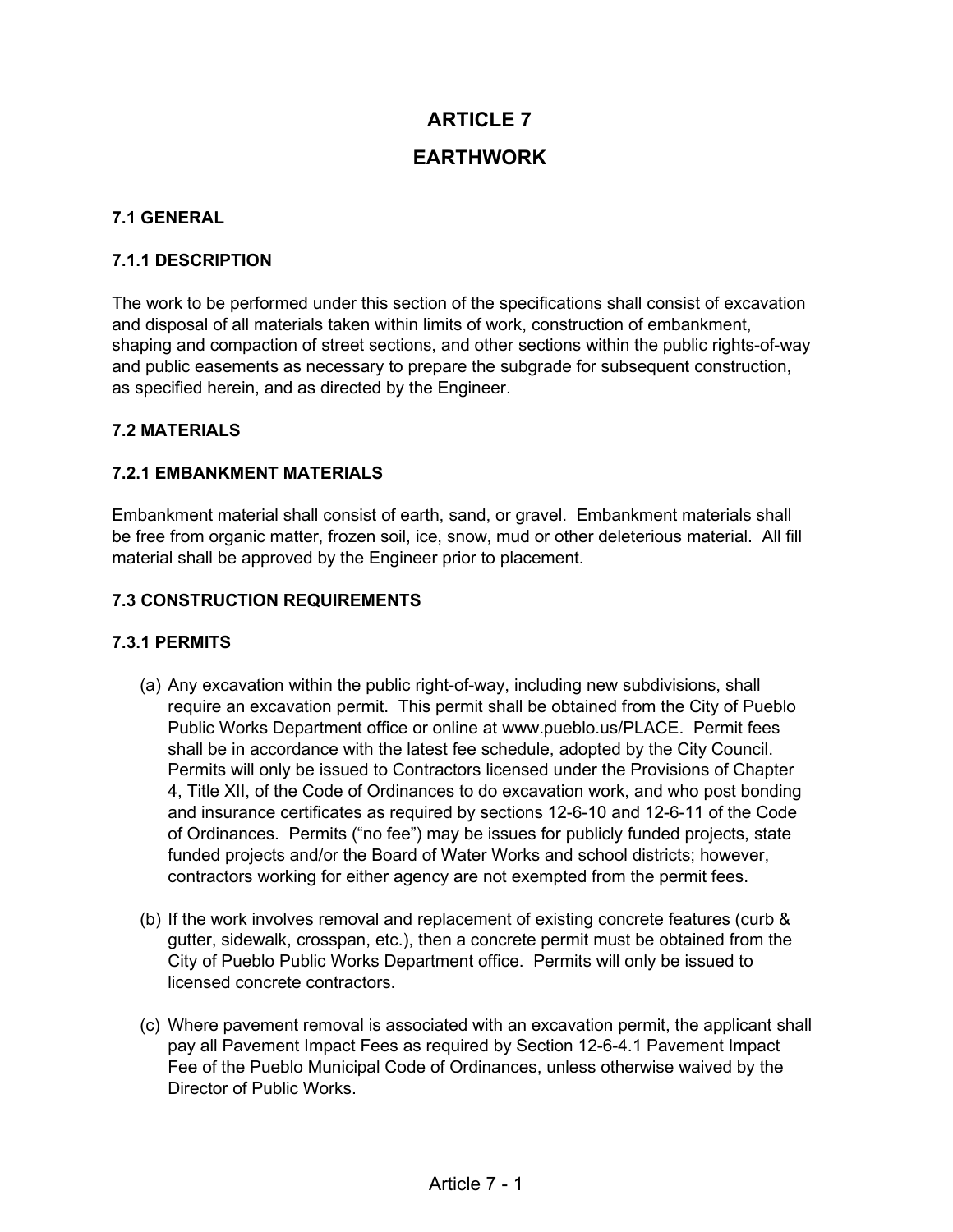### **7.3.2 GENERAL EXCAVATION**

Perform excavation of every type of material encountered within the limits of the project to the lines, grades, and elevations indicated and as specified. Perform the grading in accordance with the typical sections shown and the tolerances specified in paragraph 7.3.17 FINISHING. Transport satisfactory excavated materials and place in fill or embankment within the limits of the work. Excavate unsatisfactory materials encountered within the limits of the work below grade and replace with satisfactory materials as directed. Include such excavated material and the satisfactory material ordered as replacement in excavation. Dispose surplus satisfactory excavated material not required for fill and unsatisfactory excavated material as specified in paragraph 7.3.5 DISPOSAL OF MATERIAL. During construction, perform excavation and fill in a manner and sequence that will provide proper drainage at all times.

# **7.3.2.1 Ditches, Gutters, and Channel Changes**

Finish excavation of ditches, gutters, and channel changes by cutting accurately to the cross sections, grades, and elevations shown on Construction Drawings. Do not excavate ditches and gutters below grades shown. Backfill the excessive open ditch or gutter excavation with satisfactory, thoroughly compacted, material or with suitable stone or cobble to grades shown. Dispose excavated material as shown or as directed, except in no case allow material to be deposited a maximum 4′ from edge of a ditch. Maintain excavations free from detrimental quantities of leaves, brush, sticks, trash, and other debris until final acceptance of the work.

### **7.3.2.2 Drainage Structures**

Make excavations to the lines, grades, and elevations shown, or as directed. Provide trenches and foundation pits of sufficient size to permit the placement and removal of forms for the full length and width of structure footings and foundations as shown. Clean rock or other hard foundation material of loose debris and cut to a firm, level, stepped, or serrated surface. Remove loose disintegrated rock and thin strata. Do not disturb the bottom of the excavation when concrete or masonry is to be placed in an excavated area. Do not excavate to the final grade level until just before the concrete or masonry is to be placed.

### **7.3.2.3 Drainage**

Provide for the collection and disposal of surface and subsurface water encountered during construction. Completely drain construction site during periods of construction to keep soil materials sufficiently dry. Construct storm drainage features (ponds/basins) at the earliest stages of site development, and throughout construction grade the construction area to provide positive surface water runoff away from the construction activity and/or provide temporary ditches, swales, and other drainage features and equipment as required to maintain dry soils. When unsuitable working platforms for equipment operation and unsuitable soil support for subsequent construction features develop, remove unsuitable material and provide new soil material as specified herein. It is the responsibility of the Contractor to assess the soil and ground water conditions presented by the plans and specifications and to employ necessary measures to permit construction to proceed.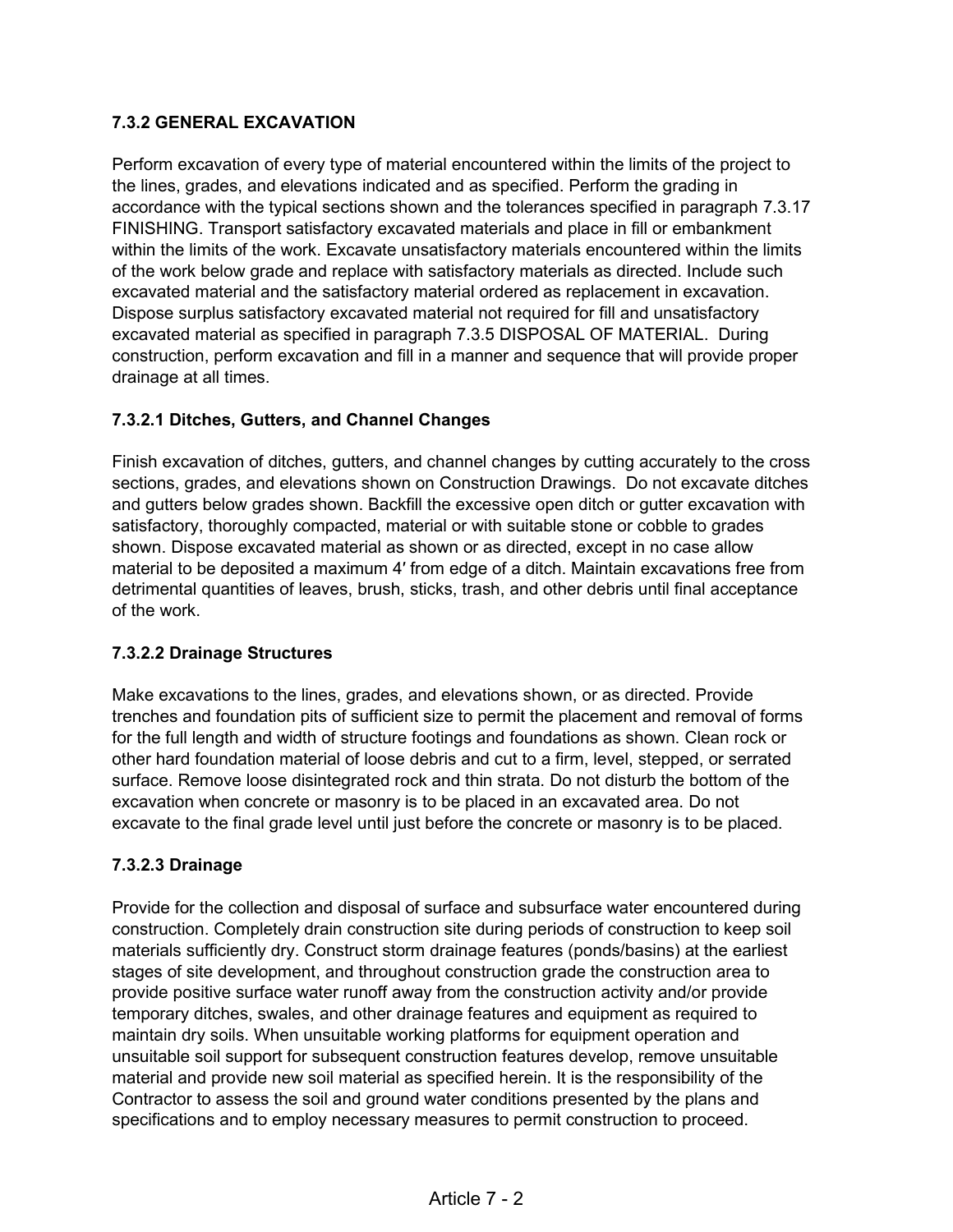# **7.3.2.4 Dewatering**

Dewatering is subject to permitting by the State and shall be conducted according to an approved City of Pueblo dewatering plan through the Stormwater Utility Department.

Control groundwater flowing toward or into excavations to prevent sloughing of excavation slopes and walls, boils, uplift and heave in the excavation and to eliminate interference with orderly progress of construction. French drains, sumps, ditches or trenches are not permitted within 3′ of the foundation of any structure, except with written approval by the City Engineer. Control measures shall be established prior to the time that the excavation reaches the water level in order to maintain the integrity of the in-situ material. While the excavation is open, maintain the water level continuously, at least 2′ below the working level. Operate dewatering system continuously until construction work below existing water levels is complete. In the event of minor ground water conditions being present, it is the contractor's responsibility to dewater prior to compaction.

### **7.3.2.5 Trench Excavation Requirements**

Excavate the trench as recommended by the manufacturer of the pipe to be installed. Slope trench walls below the top of the pipe, or make vertical, and of such width as recommended in the manufacturer's printed installation manual. Provide vertical trench walls where no manufacturer's printed installation manual is available. Shore trench walls, cut back to a stable slope, or provide with equivalent means of protection for employees who may be exposed to moving ground or cave in, as determined by the Contractor's Safety Engineer or other competent person. Excavate trench walls which are cut back to at least the angle of repose of the soil. Give special attention to slopes which may be adversely affected by weather or moisture content. Do not exceed the trench width below the pipe top of 24″ plus pipe outside diameter (O.D.) for pipes of less than 24″ inside diameter, and do not exceed 36″ plus pipe outside diameter for sizes larger than 24″ inside diameter. Where recommended trench widths are exceeded, provide redesign, stronger pipe, or special installation procedures by the Contractor. The Contractor is responsible for the cost of redesign, stronger pipe, or special installation procedures without any additional cost to the City.

- (a) Bottom Preparation. Grade the bottoms of trenches accurately to provide uniform bearing and support for the bottom quadrant of each section of the pipe. Excavate bell holes to the necessary size at each joint or coupling to eliminate point bearing.
- (b) Removal of Unyielding Material. Where unyielding material is encountered in the bottom of the trench, remove such materials below the required grade and replace with suitable materials as provided in paragraph 7.3.12 FILLING, BACKFILLING AND COMPACTION.
- (c) Removal of Unstable Material. Where unstable material is encountered in the bottom of the trench, remove such material to the depth directed and replace it to the proper grade with select granular material as provided in paragraph 7.3.12 FILLING, BACKFILLING AND COMPACTION. When removal of unstable material is required due to the Contractor's fault or neglect in performing work, the Contractor is responsible for excavating the resulting material and replacing it without additional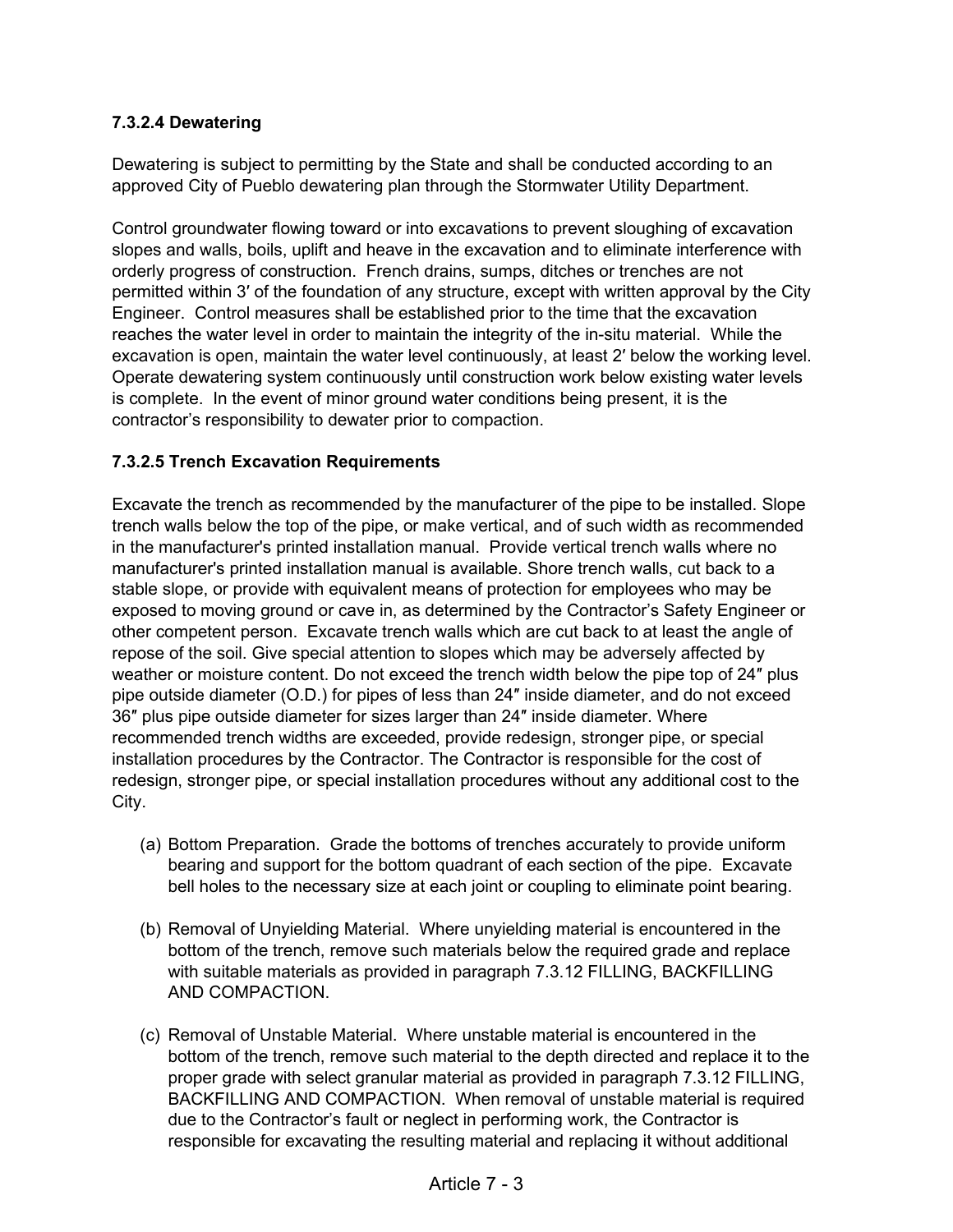cost to the City.

- (d) Excavation for Appurtenances. Provide excavation for manholes, catch-basins, inlets, or similar structures sufficient to leave at least 12″ clear between the outer structure surfaces and the face of the excavation or support members. Clear rock or loose debris and cut to a firm surface either level, stepped, or serrated, as directed by the Engineer. Remove loose disintegrated rock and thin strata. When concrete or masonry is to be placed in the excavated area, take special care not to disturb the bottom of the excavation. Do not excavate to the final grade level until just before the concrete or masonry is to be placed.
- (e) Jacking, Boring, and Tunneling. Unless otherwise indicated, provide excavation by open cut except that sections of a trench may be jacked, bored, or tunneled if, in the opinion of the Engineer, the pipe, cable, or duct can be safely and properly installed and backfill can be properly compacted in such sections. The utility shall be at a cover depth of not less than 48″ unless approved by City Engineer. Equipment to be used and method of installation shall be presented to the City Engineer for approval prior to any installation.
- (f) Underground Utilities. The contractor is responsible for movement of construction machinery and equipment over pipes and utilities during construction. Work performed adjacent to non-City utilities shall be in accordance with procedures outlined by the utility owner. For work immediately adjacent to or for excavations exposing a utility or other buried obstruction, excavate by hand. Start hand excavation on each side of the indicated obstruction and continue until the obstruction is uncovered or until clearance for the new grade is assured. Support uncovered lines or other existing work affected by the excavation until approval for backfill is granted by the Engineer. Report damage to utility lines or subsurface construction to Engineer immediately.
- (g) Asphalt Patch. If the distance from the lip line of the curb & gutter to the trench is less than 4′, all asphalt shall be removed from lip to the trench line. Asphalt shall have a sawcut edge 12″ on either side of the trench.

### **7.3.3 STRIPPING OF TOPSOIL**

Where indicated or as directed, strip topsoil to a depth as prescribed in the construction plans or to a depth of 4″. Spread topsoil on areas already graded and prepared for topsoil, or transported and deposited in stockpiles convenient to the areas that are to receive application of the topsoil later, or at locations indicated or specified by the Engineer. Keep topsoil separate from other excavated materials, brush, litter, objectionable weeds, roots, stones larger than 2″ in diameter, and other materials that would interfere with planting and maintenance operations.

#### **7.3.4 CLEARING AND GRUBBING**

Keep roads and walks free of dirt and debris at all times.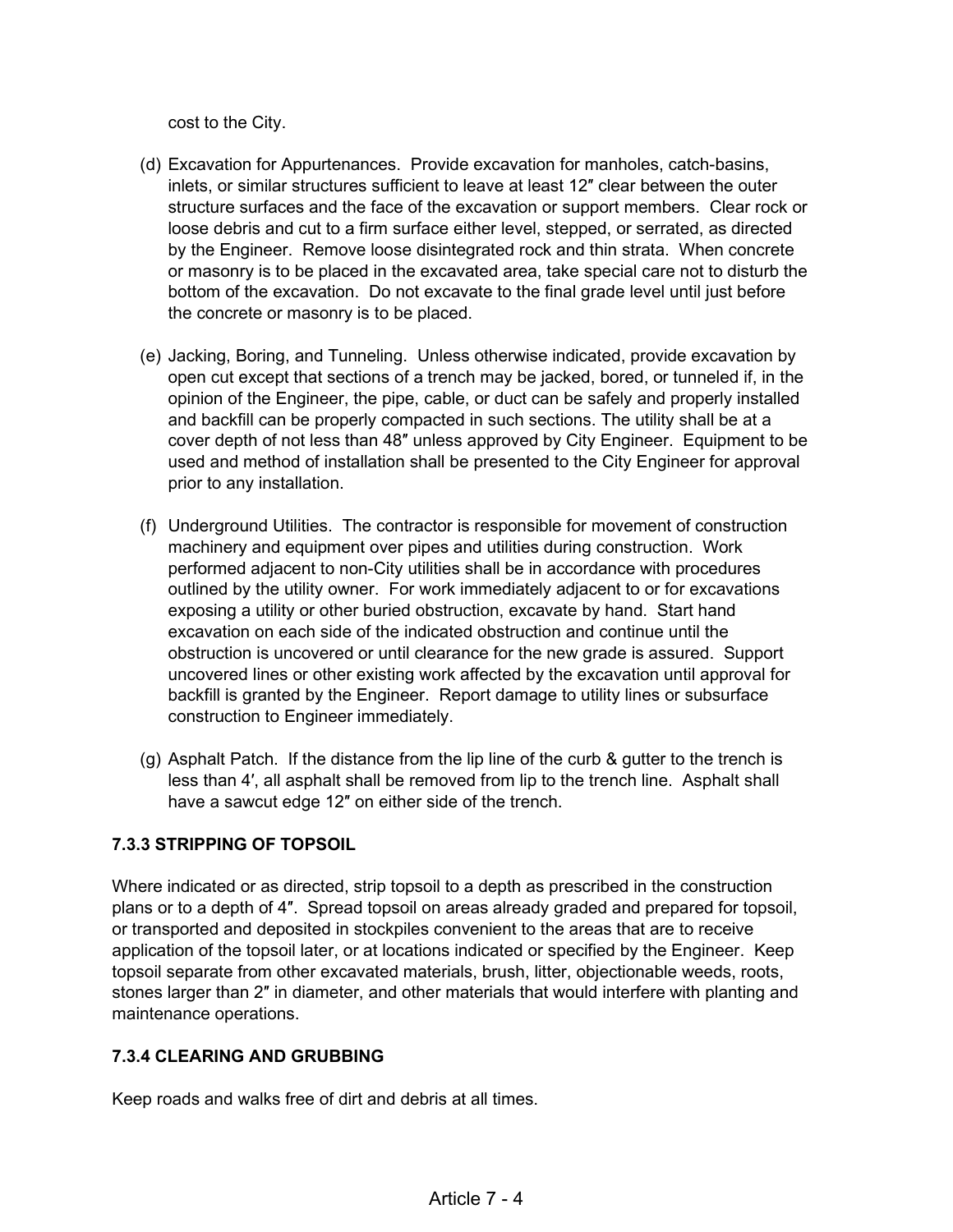### **7.3.4.1 Clearing**

Clearing consists of the felling, trimming, and cutting of trees into sections and the satisfactory disposal of the trees and other vegetation designated for removal, including downed timber, snags, brush, and rubbish occurring within the areas to be cleared. Clearing also includes removal and disposal of structures that obtrude, encroach upon, or otherwise obstruct the work. Cut off flush with or below the original ground surface trees, stumps, roots, brush, and other vegetation in areas to be cleared, except such trees and vegetation as may be indicated or directed to be left standing. Trim dead branches that are 1-1/2″ or more in diameter on trees designated to be left standing within the cleared areas and trim all branches to the heights indicated or directed. Neatly cut close to the bole of the tree or main branches, limbs and branches to be trimmed. Paint, with an approved treewound paint, cuts more than 1-1/2″ in diameter.

- (a) Tree Removal. Where indicated or directed, trees and stumps that are designated as trees shall be removed from areas outside those areas designated for clearing and grubbing. This works includes the felling of such trees and the removal of their stumps and roots. Dispose of trees as specified in this Section.
- (b) Pruning. Prune/trim trees designated to be left standing within the cleared areas of dead branches 1-1/2″ or more in diameter; and trim branches to heights and in a manner as indicated. Neatly cut limbs and branches to be trimmed close to the bole of the tree or main branches. Paint cuts more than 1-1/4″ in diameter with an approved wound paint.

### **7.3.4.2 Grubbing**

Grubbing consists of the removal and disposal of stumps, roots larger than 3″ in diameter, and matted roots from the designated grubbing areas. Remove material to be grubbed, together with logs and other organic or metallic debris not suitable for foundation purposes, to a depth of not less than 18″ below the original surface level of the ground in areas indicated to be grubbed and in areas indicated as construction areas, such as areas for buildings, and areas to be paved. Fill depressions made by grubbing with suitable material and compact to make the surface conform with the original adjacent surface of the ground.

After clearing and grubbing is complete, the Contractor shall notify the Engineer for his approval of the clearing and grubbing prior to subsequent earthwork operations.

#### **7.3.5 DISPOSAL OF MATERIALS**

Dispose of excess materials in accordance with the approved solid waste management permit and all local and state requirements.

All wood or wood like materials, remaining from clearing, pruning or grubbing such as limbs, treetops, roots, stumps, logs, rotten wood, and other similar materials shall become the property of the Contractor and disposed of as specified. If stated on the drawings, the Contractor shall stockpile the stripped materials at a location designated by the Engineer for future use. When a site is not designated, the Contractor must dispose of the material off site.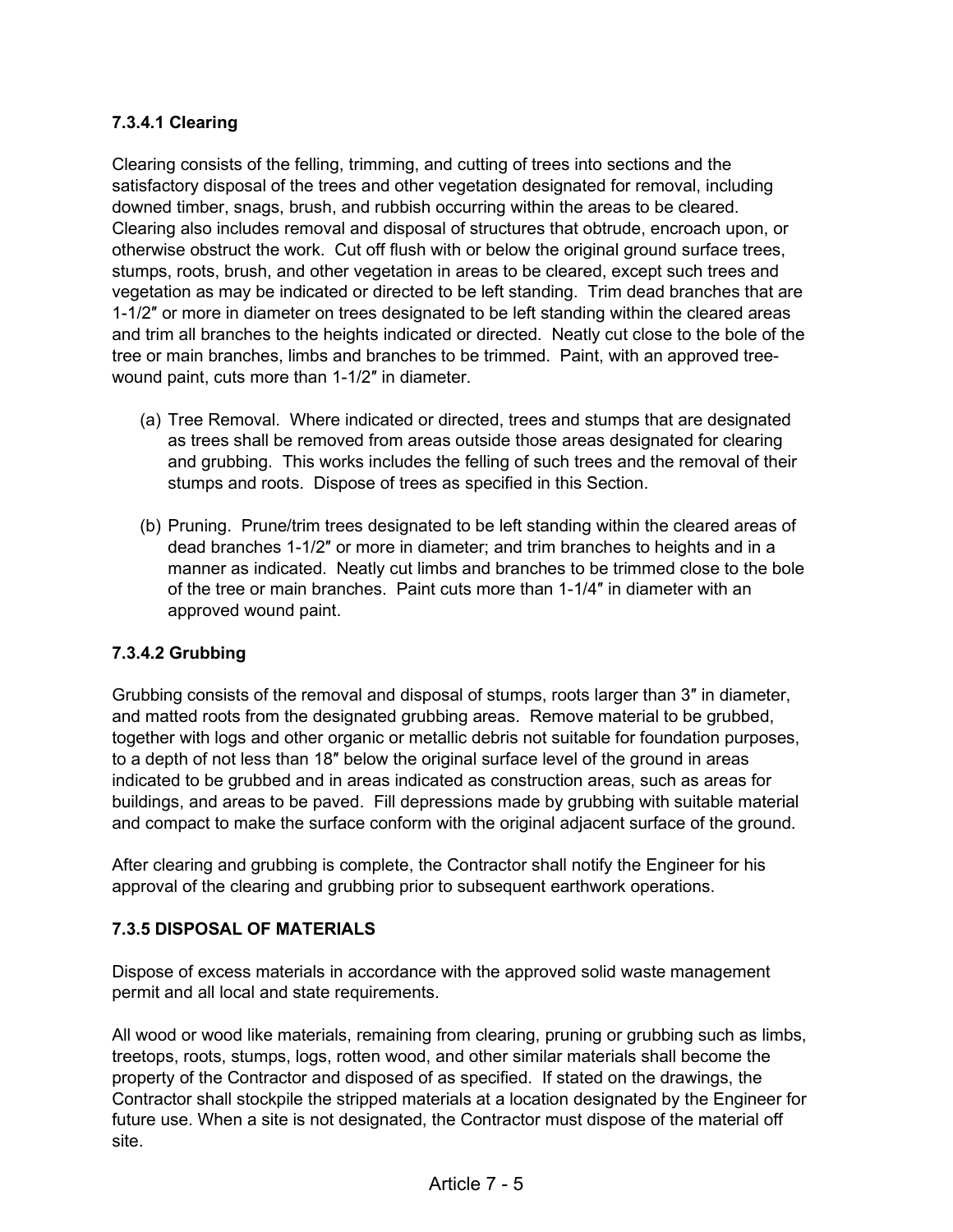# **7.3.6 BURNING**

Burning to remove or dispose of materials will not be permitted.

### **7.3.7 REMOVAL OF STRUCTURES AND OBSTRUCTIONS**

All existing physical features which conflict with the new construction shall be removed by the Contractor and disposed of properly at a site acceptable to the Engineer. These shall include but not be limited to; asphalt or concrete paving, base course, miscellaneous concrete flatwork, curb and gutter, sidewalk, foundations, culverts and headwalls, fences, abandoned utilities, and any other items not intended to remain. Where required to obtain a straight line without jagged edges, the removal shall require sawcutting. Sawcuts shall be a minimum of one-fourth the thickness of material (or deeper) to obtain a clean straight face.

Unless specifically noted otherwise on the drawings or in the Special Provisions, sawcuts shall be considered subsidiary to the removal item and will not be paid for separately. If any items are removed or damaged by the Contractor beyond the limits of demolition shown on the drawings or as marked in the field, they shall be replaced by the Contractor at no expense to the City.

### **7.3.8 ROCK OR MAN-MADE OBSTRUCTION EXCAVATION**

Rock will be defined as any naturally occurring or man-made material in such a form that it cannot be readily removed using the equivalent of a 165 hp/40,000 lb operating weight track-type tractor (bulldozer) with a ripper or a 188 hp/63,000 lb operating weight hydraulic excavator (crawler mounted backhoe) with "rock teeth" without a significant loss of production. It also includes boulders exceeding 1/2 CY in volume.

Whenever rock material is encountered in an excavation, the Contractor shall immediately notify the Engineer for field verification. The Engineer shall measure and document the limits of the rock prior to excavation. Any rock removed prior to notification will not be considered for payment.

Blasting for rock excavation will only be allowed with the written permission from the City Engineer and Fire Chief. The Contractor shall exercise the utmost care to protect the public from harm and to avoid property damage. Blasting shall be done by a State licensed blaster. The Contractor shall comply with all laws, ordinances, insurance, bonding, and applicable safety code requirements and regulations and shall be responsible for all damage caused by the blasting operations.

### **7.3.9 SHORING**

For excavations exceeding 20′ depth, submit drawings and calculations, certified by a registered professional engineer, describing the methods for shoring and sheeting of excavations to City Engineer 15 days prior to start of work. Finish shoring, including sheet piling, and install as necessary workers, banks, adjacent paving, structures, and utilities. Remove shoring, bracing, and sheeting as excavations are backfilled, in a manner to prevent caving.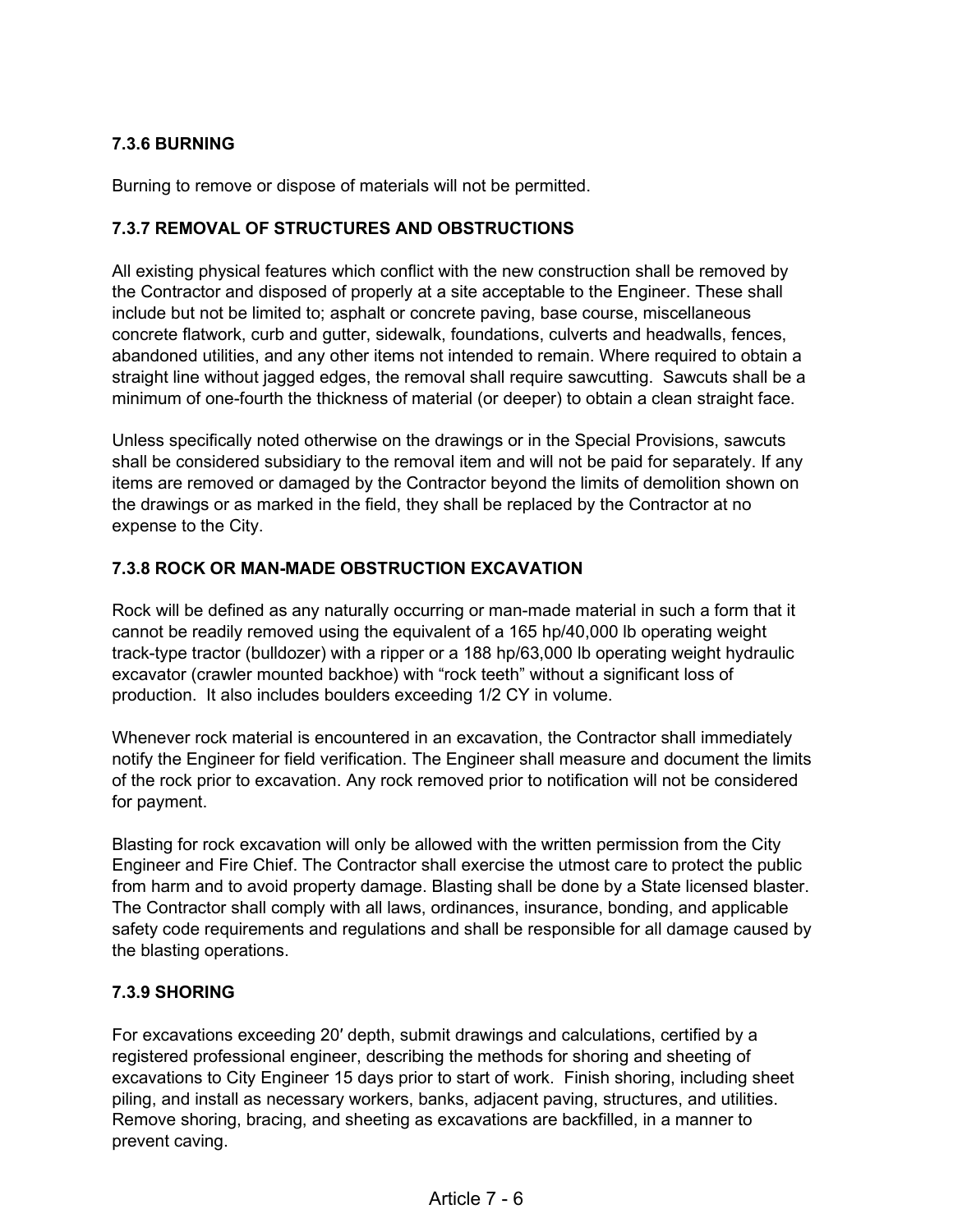Shoring shall be used for all excavations greater than 5′ in depth or where it is known that insitu soils lack the stability to hold near vertical faces. Sloping back trench walls rather than shoring shall only be permitted when all of the following conditions are met:

- (a) The excavation is less than 20′ in depth,
- (b) There are no adjacent structures, roads, or pavements that will affect the excavation,
- (c) No equipment, stored material, or overlying material will affect the excavation,
- (d) Vibration from equipment, traffic, or blasting will not affect the excavation,
- (e) There will be no ground water problems,
- (f) Surcharges will not affect the excavation, and
- (g) Site conditions permit laying back the slops of the excavation.

#### **7.3.10 GRADING AREAS**

Divide work into grading areas within which satisfactory excavated material will be placed in embankments, fills, and required backfills. Do not haul satisfactory material excavated in one grading area to another grading area except where directed in writing by the Engineer. Place and grade stockpiles of satisfactory and unsatisfactory as specified. Keep stockpiles in a neat and well drained condition, giving due consideration to drainage at all times. Clear grub, and seal by rubber-tired equipment, the ground surface at stockpile locations; separately stockpile excavated satisfactory and unsatisfactory materials. If the contractor fails to protect the stockpiles, and any material becomes unsatisfactory, the Contractor shall be required to remove and replace such material with satisfactory material from approved sources at no additional cost to the City.

### **7.3.11 SUBSURFACE PREPARATION**

- (a) General Requirements. Remove and replace unsatisfactory material with satisfactory materials, as directed by the Engineer, in surfaces to receive fill or in excavated areas. Scarify the surface to a depth of 6″ before the fill is started. Plow, step, bench, or break up sloped surfaces steeper than 1 vertical to 4 horizontal so that the fill material will bond with the existing material. When subgrades are less than the specified density, break up the ground surface to a minimum depth of 6″, pulverizing, and compacting to the specified density. When the subgrade has been previously disturbed by construction activity, scarify the excavated or natural ground portion to a depth of 12″ and compact it as specified for the adjacent fill.
- (b) Frozen Material. Do not place material on surfaces that are muddy, frozen, or contain frost.
- (c) Finish compaction by sheepsfoot rollers, pneumatic-tired rollers, steel-wheeled rollers, or other approved equipment well suited to the soil being compacted. Moisten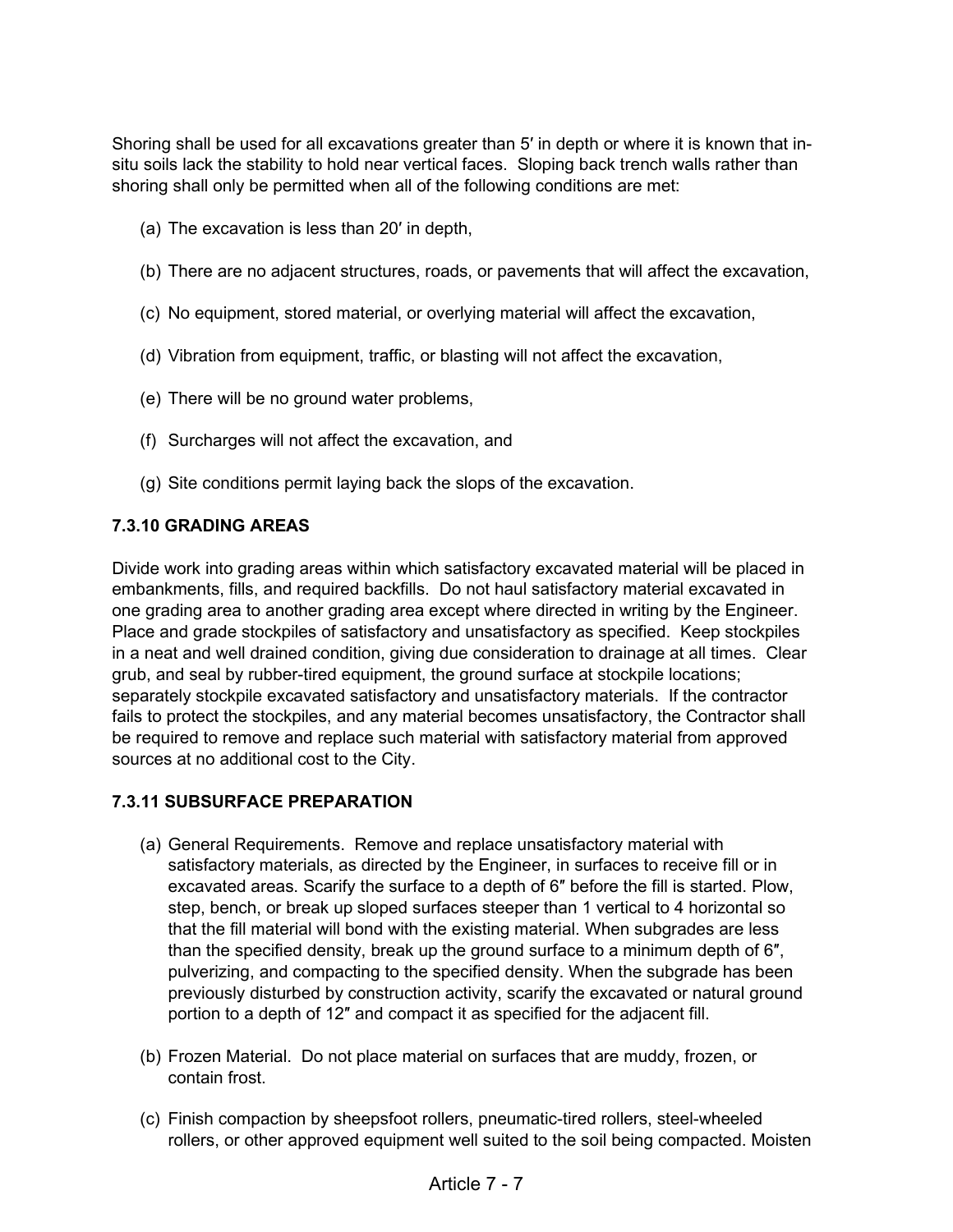material as necessary to 95% of optimum moisture.

#### **7.3.12 FILLING, BACKFILLING AND COMPACTION**

Place fill and backfill beneath and adjacent to any and all type of structures, in successive horizontal layers of loose material not more than 8″ in depth, or in loose layers not more than 5″ in depth when using hand-operated compaction equipment. Compact to at least 95% of a Standard Proctor laboratory maximum density, except as otherwise specified. Perform compaction in such a manner as to prevent wedging action or eccentric loading upon or against the structure. Moisture condition fill and backfill material to within range of ±2% of optimum moisture content at the time of compaction. Prepare ground surface on which backfill is to be placed and provide compaction requirements for backfill materials in conformance with the applicable portions of paragraphs 7.3.11 SUBSURFACE PREPARATION. Finish compaction by sheepsfoot rollers, pneumatic-tired rollers, steelwheeled rollers, vibratory compactors, or other approved equipment.

If requested by the Contractor and/or Developer, and written permission is granted by the Director of Public Works, backfill for utility trenches may be consolidated using water induced settlement techniques (i.e., jetting/puddling/ponding). This method of trench backfill consolidation shall only be allowed in those special locations where a failure history exists for trenches using conventional engineered controlled fill. As a condition of permission to use jetting/puddling, the Contractor and/or Developer must agree in writing to provide a full and complete three (3) year warranty from the final acceptance date, that shall include repair of any surface amenities to the complete satisfaction of the City which may include a full width asphaltic overlay if warranted.

Where backfill for utility trenches within the roadway section are consolidated using jetting/puddling, the moisture and density requirements within the trench compaction limits stated above shall not apply; however, the compaction limits for the finished roadway subgrade as outlined within this Article shall apply

Specific requirements and guidance for Sanitary Sewer and Storm Sewer can be found in ARTICLES 11 & 12.

### **7.3.13 EMBANKMENTS**

Construct earth embankments from satisfactory materials free of organic or frozen material and rocks with any dimension greater than 3″. Place the material in successive horizontal layers of loose material not more than 8″ in depth. Spread each layer uniformly on a soil surface that has been moistened or aerated as necessary and scarified or otherwise broken up so that the fill will bond with the surface on which it is placed. After spreading, plow, disk, or otherwise break up each layer; moisten or aerate as necessary; thoroughly mix; and compact to at least 95% of a Standard Proctor laboratory maximum density. Compaction requirements for the upper portion of earth embankments forming subgrade for pavements are identical with those requirements specified in paragraph 7.3.15 SUBGRADE PREPARATION. Finish compaction by sheepsfoot rollers, pneumatic-tired rollers, steelwheeled rollers, vibratory compactors, or other approved equipment.

#### **7.3.14 BORROW**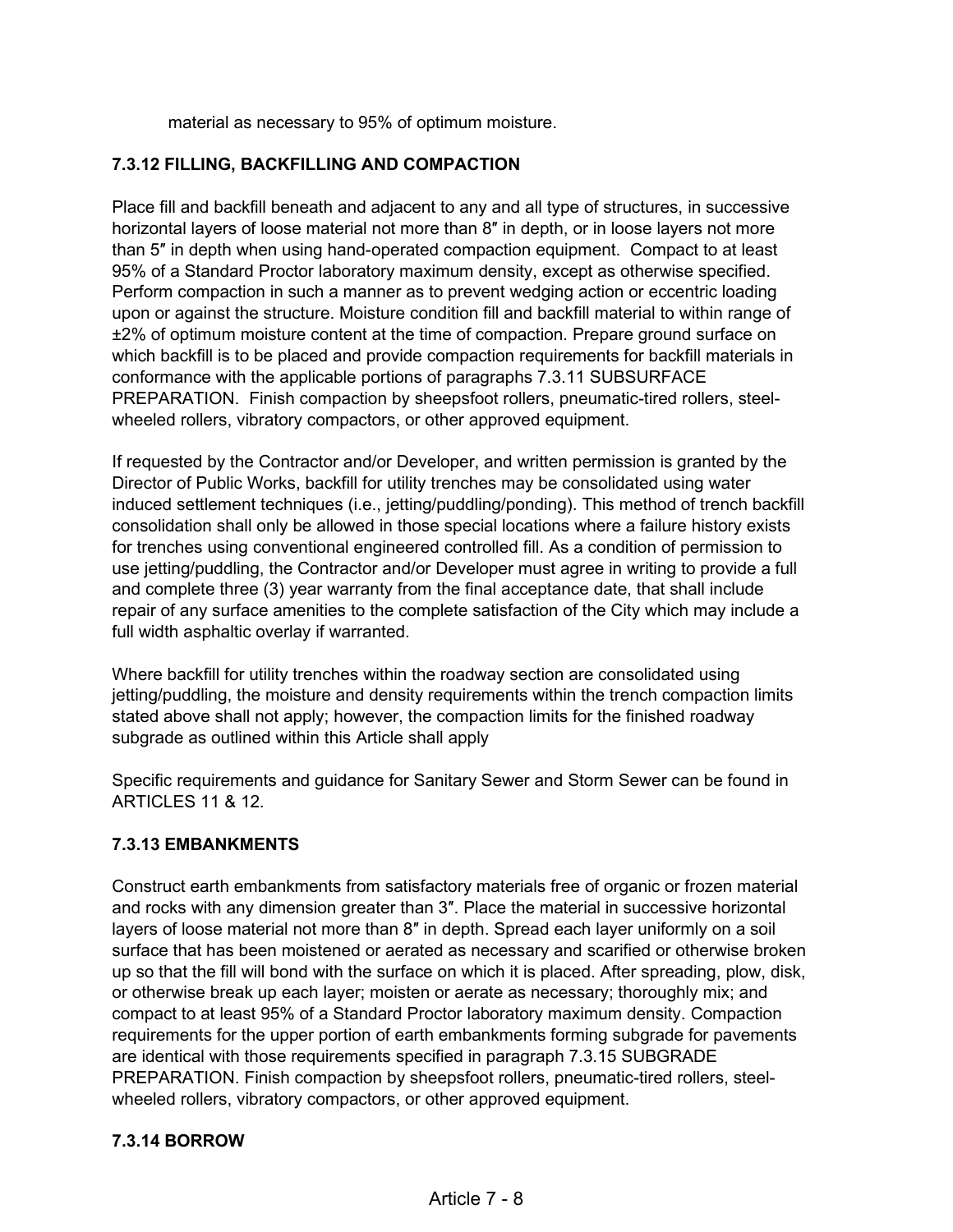When the quantity of suitable excavated material required for the embankment and subgrade preparation is greater than the quantity that can be obtained from the excavation in the project, the Contractor shall make-up the deficiency from borrow pits. The borrow material shall be obtained from sources selected by the Contractor subject to approval of the Engineer. All material shall be clean and free from any environmental hazards. The Contractor shall obtain the written permission from the owner to procure borrow material, shall pay all royalty and other charges involved and shall bear all the expenses of developing the sources, including right-of-way for hauling.

### **7.3.15 SUBGRADE PREPARATION**

# **7.3.15.1 Proof Rolling**

Unsuitable materials encountered in the subgrade, roadway, or embankment foundation that are determined to be detrimental to the roadway or embankment shall be removed to the depth and extents directed by the Engineer. The excavated area shall be backfilled to the finished graded section with approved material. Materials that contain organics or that cannot be dried or moisture conditioned, then compacted to the required density shall be disposed of and shall not be reused as embankment fill. Materials that do not contain organics and that can be dried or moisture conditioned and compacted to the required density may be reused as embankment fill as approved by the Engineer.

Proof rolling with pneumatic tire equipment shall be performed using a minimum axle load of 18 kips per axle and at speeds between 2 to 6 mph. A weigh ticket from an approved scale shall be furnished by the Contractor to substantiate this weight.

The subgrade shall be proof rolled after the required compaction has been obtained and the subgrade has been shaped to the required cross section.

The proof roller shall be operated in a systematic manner so that a record may be readily kept of the area tested and the working time required for the testing. Areas that are observed to have soft spots in the subgrade, where deflection is not uniform or is excessive as determined by the Engineer, shall be ripped, scarified, dried or wetted as necessary, and recompacted to the requirements for density and moisture at the Contractor's expense. After re-compaction, these areas shall be proof rolled again and all failures again corrected at the Contractor's expense.

Upon approval of the proof rolling, the subbase, base course, or initial pavement course shall be placed within 48 hours. If the Contractor fails to place the subbase, base course, or initial pavement course within 48 hours or the condition of the subgrade changes due to weather or other conditions, proof rolling and correction shall be performed again at the Contractor's expense.

### **7.3.15.2 Construction**

Shape subgrade to line, grade, and cross section, and compact as specified. Include plowing, discing, and any moistening or aerating required to obtain specified compaction for this operation. Remove soft or otherwise unsatisfactory material and replace with satisfactory excavated material or other approved material as directed. Excavate rock encountered in the cut section to a depth of 6″ below finished grade for the subgrade. Bring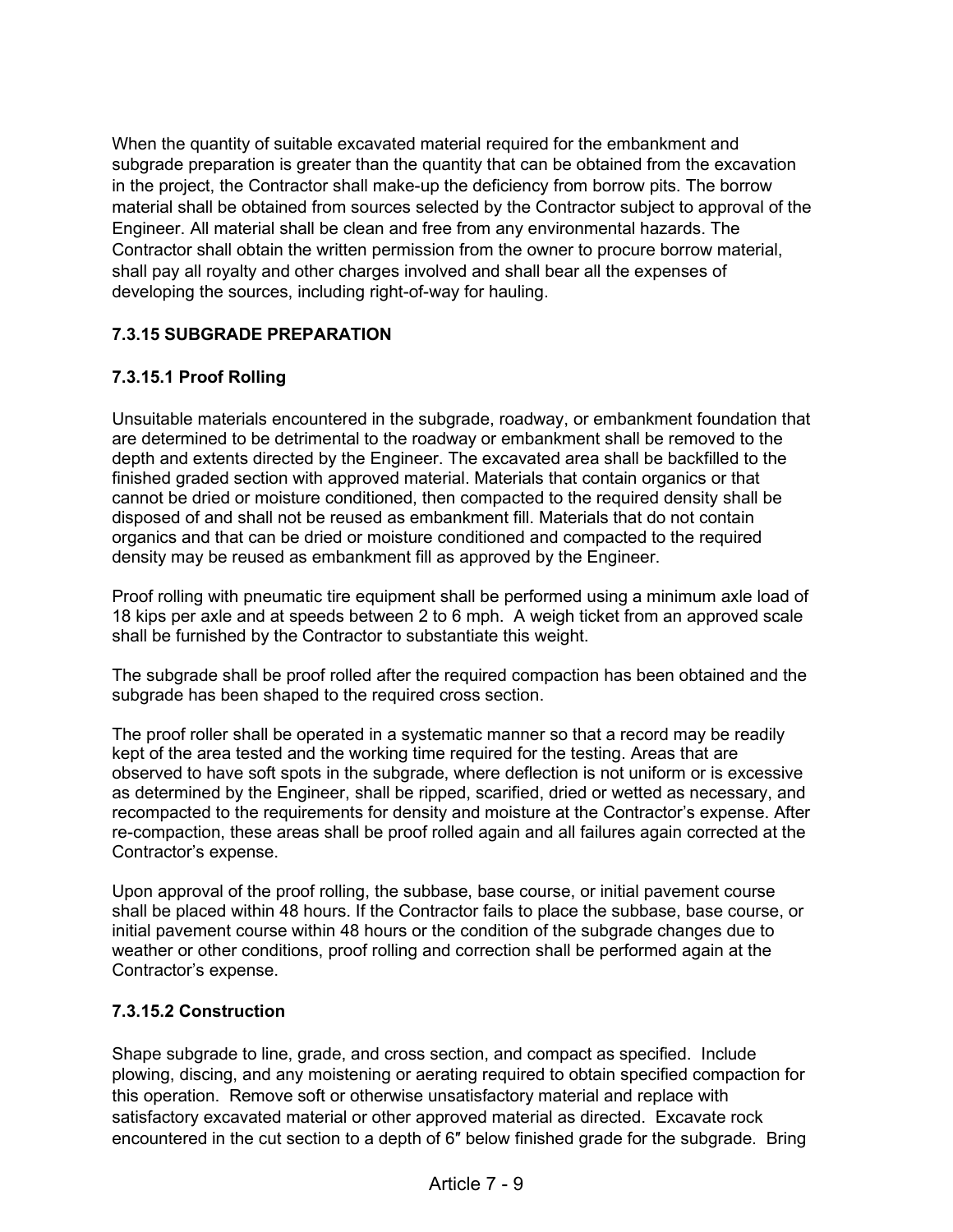up low areas resulting from removal of unsatisfactory material or excavation of rock to required grade with satisfactory materials, and shape the entire subgrade to line, grade, and cross section and compact as specified. After rolling, the surface of the subgrade for roadways shall not show deviations greater than 1/2″ when tested with a 10′ straightedge applied both parallel and at right angles to the centerline of the area. Do not vary the elevation of the finish subgrade more than 0.05′ (3/5″) from the established grade and cross section.

# **7.3.15.3 Compaction**

Finish compaction by sheepsfoot rollers, pneumatic-tired rollers, steel-wheeled rollers, vibratory compactors, or other approved equipment. Compact each layer of the embankment to at least 95% of a Standard Proctor laboratory maximum density.

# **7.3.16 EXCAVATION AND DIRECTIONAL BORING**

No excavation or directional bore shall be made without prior notification of **ALL** utility companies and the City Public Works Department. All excavations shall be done by open cut from the surface by an approved method of trenchless technology.

In open cut excavations, all excavated material determined to be saturated shall be removed from the site daily.

The width of all trenches shall be kept to a minimum but provide adequate space for workers and safety devices. All Federal, State, and Local regulations pertaining to worker safety and health shall be followed.

In existing paved areas, all telecommunications and cablevision installations shall be done using directional boring unless otherwise approved by the City Engineer. See 7.3.2.5 (e) Trench Excavation Requirements for jacking, boring, and tunneling.

### **7.3.17 FINISHING**

Finish the surface of excavations, embankments, and subgrades to a smooth and compact surface in accordance with the lines, grades, and cross sections or elevations shown. Provide the degree of finish for graded areas within 0.1′ of the grades and elevations indicated except that the degree of finish for subgrades specified in paragraph 7.3.15 SUBGRADE PREPARATION. Finish gutters and ditches in a manner that will result in effective drainage. Finish the surface of areas to be turfed from settlement or washing to a smoothness suitable for the application of turfing materials. Repair graded, topsoiled, or backfilled areas prior to acceptance of the work, and re-established grades to the required elevations and slopes.

### **7.3.18 DUST PREVENTION**

During construction and until final acceptance by the Engineer, the Contractor shall be responsible for controlling dust emissions in the construction area. No earthwork activities shall be performed when the wind speed exceeds 30 MPH. Whenever conditions exist that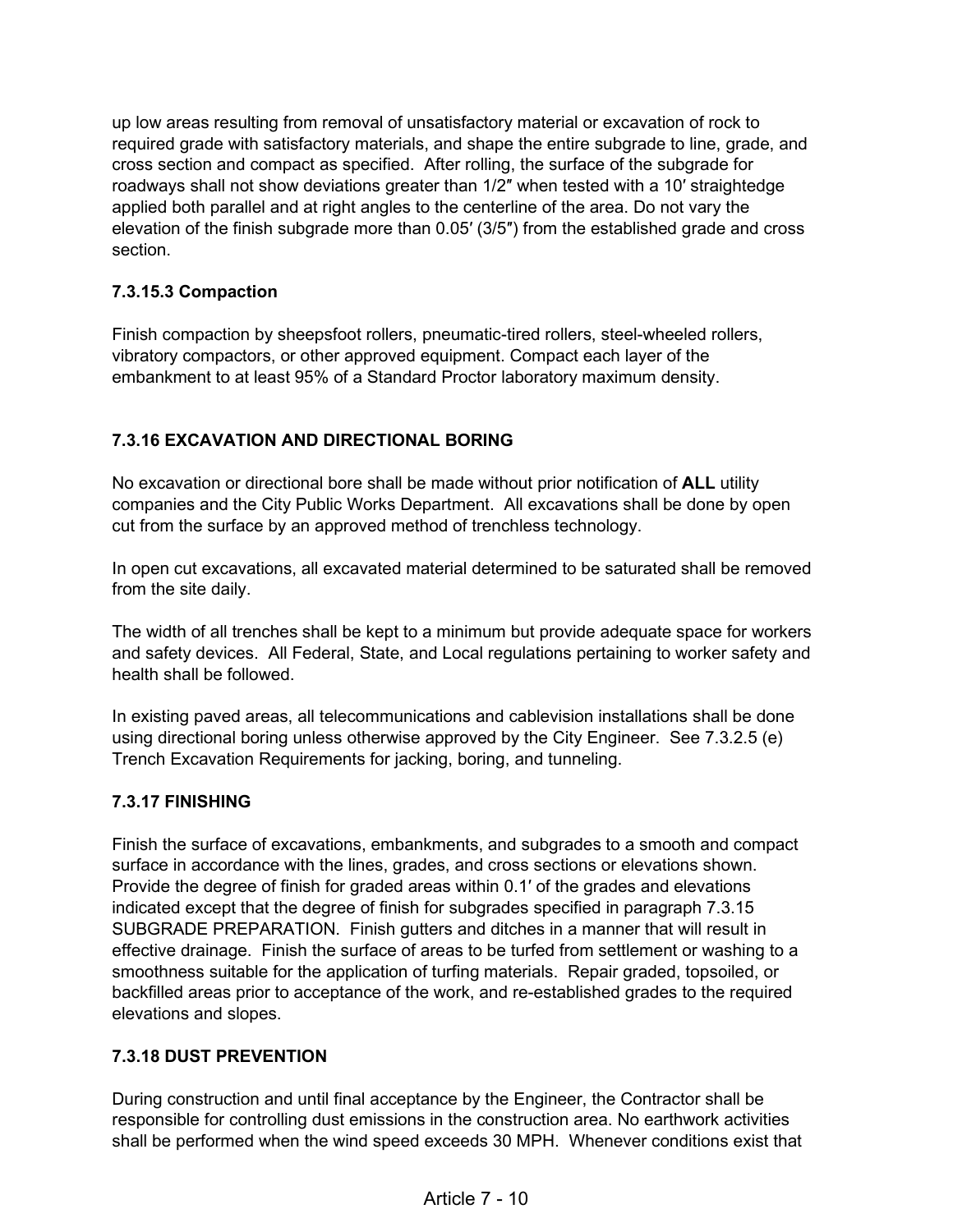create airborne soil particles, at the Contractors expense, wet all disturbed areas as often as necessary to control the dust. All fill areas shall be compacted daily to the specified compaction. Any mud or dirt carry out onto paved surfaces shall be cleaned up daily and when directed by the Engineer. Failure by the Contractor to comply with the above may result in the Engineer issuing a stop-work order until the problems are corrected. Any dust control or clean-up done by City crews will be back charged to the Contractor.

When a building permit is issued for a structure and the site disturbance is greater than 1,000 square feet but less than or equal to 1 acre, a sign-off at Pueblo Regional Building Department is required. Areas of land disturbance greater than 1 acre but less than 25 acres require an **Emission Permit Application: Land Development/Construction Activity**. The permits are available at the Pueblo City and County Health Department and are to be secured by the Contractor. Dust Prevention will not be paid for as a separate bid item.

# **7.3.19 EROSION AND SEDIMENT CONTROL**

All construction activities disturbing more than 1 acre will require a *General Permit for Stormwater Discharges Associated With: Construction Activity* issued by the "Colorado Dept of Health, Water Quality Control Division, Permits and Enforcement Section". A Stormwater Management Plan (SWMP) is required as a condition of obtaining said permit. A copy of the Construction Activity Permit and the Stormwater Management Plan shall be submitted to the City of Pueblo Stormwater Management Department for review.

In addition to the SWMP, an erosion control plan stating "Best Management Practices" (BMPS) to control erosion, sediment, and stormwater quality during and after the construction activity shall be submitted to the City of Pueblo for review. The erosion control plan shall be prepared in accordance with the provisions set forth in The City of Pueblo's *Storm Drainage Design Criteria and Drainage Policies Manual.*

Guidance for engineers, contractors, and developers in the selection, design, and maintenance of "Best Management Practices" to improve stormwater run-off quality can be found in Volume 3 of the *Urban Storm Drainage Criteria Manual* or most current edition.

### **7.3.20 QUALITY CONTROL**

The contractor/developer shall provide the City Engineer with a soil classification, including a sieve analysis, plasticity index and a Proctor curve for each of the different soils to be encountered at the site. Copies of all field moisture/density testing performed by independent testing firms shall be submitted to the City. The cost for these tests shall be paid for by the Contractor for City projects.

Field testing for moisture content and dry density of the compacted soil will be done by a qualified geotechnical testing service. Frequency and location for the tests will be at the City's discretion. In general, a minimum of one test per foot of fill and/or along the bases of cuts and fills, will be taken for each 200′ of roadway being constructed.

Any areas where the field test indicates that the soil does not meet the moisture or density specification shall be wetted or dried as necessary and reworked until the requirements are